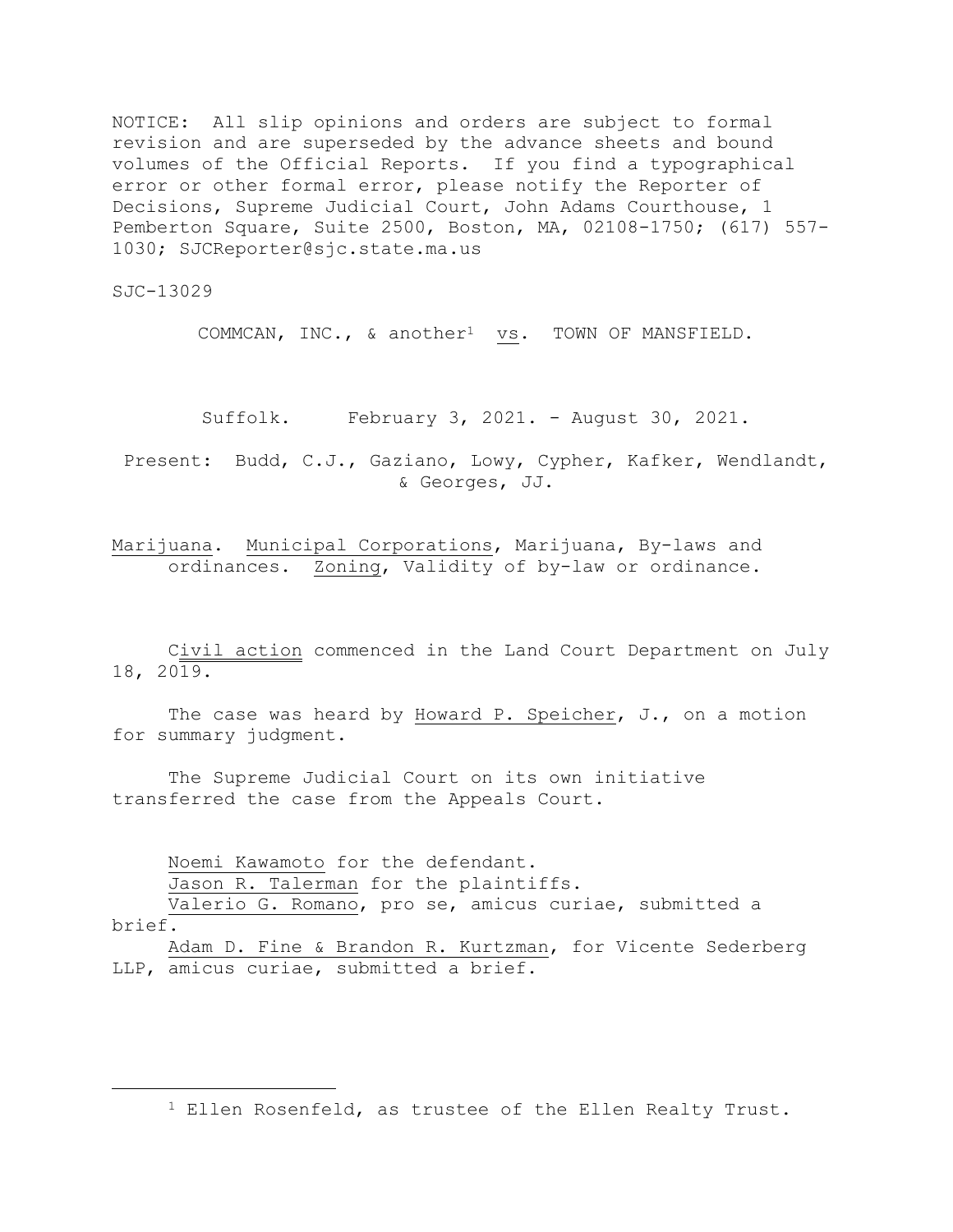BUDD, C.J. The recent legalization of the sale of marijuana for recreational use has led to predictable disputes over the proper application of G. L. c. 94G (act). Here the plaintiffs and the town of Mansfield (town) have differing interpretations of G. L. c. 94G,  $\frac{1}{2}$  (a) (1) ( $\frac{1}{2}$  [a] [1]), which, with some exceptions, exempts medical marijuana dispensaries from zoning ordinances that would prohibit them from converting to retail marijuana sales.

In 2016 Ellen Rosenfeld, in her roles as trustee of the Ellen Realty Trust (Rosenfeld) and president of CommCan, Inc. (CommCan), had taken all of the necessary steps and received authorization from the town to construct a building that would house a medical marijuana dispensary on an unimproved lot owned by the Ellen Realty Trust. Before construction began, the act legalized the sale of recreational marijuana. Rosenfeld and CommCan (collectively, plaintiffs) thereafter sought a determination from the Land Court that, pursuant to  $\S$  3 (a) (1), the town may not prevent CommCan from converting to a retail marijuana establishment. A judge allowed the plaintiffs' motion for summary judgment, and the town appealed. We affirm.<sup>2</sup>

Background. We summarize the pertinent facts, which are undisputed and are supported by the record. The property is a

<sup>2</sup> We acknowledge the amicus briefs submitted by Valerio Romano and Vicente Sederberg LLP.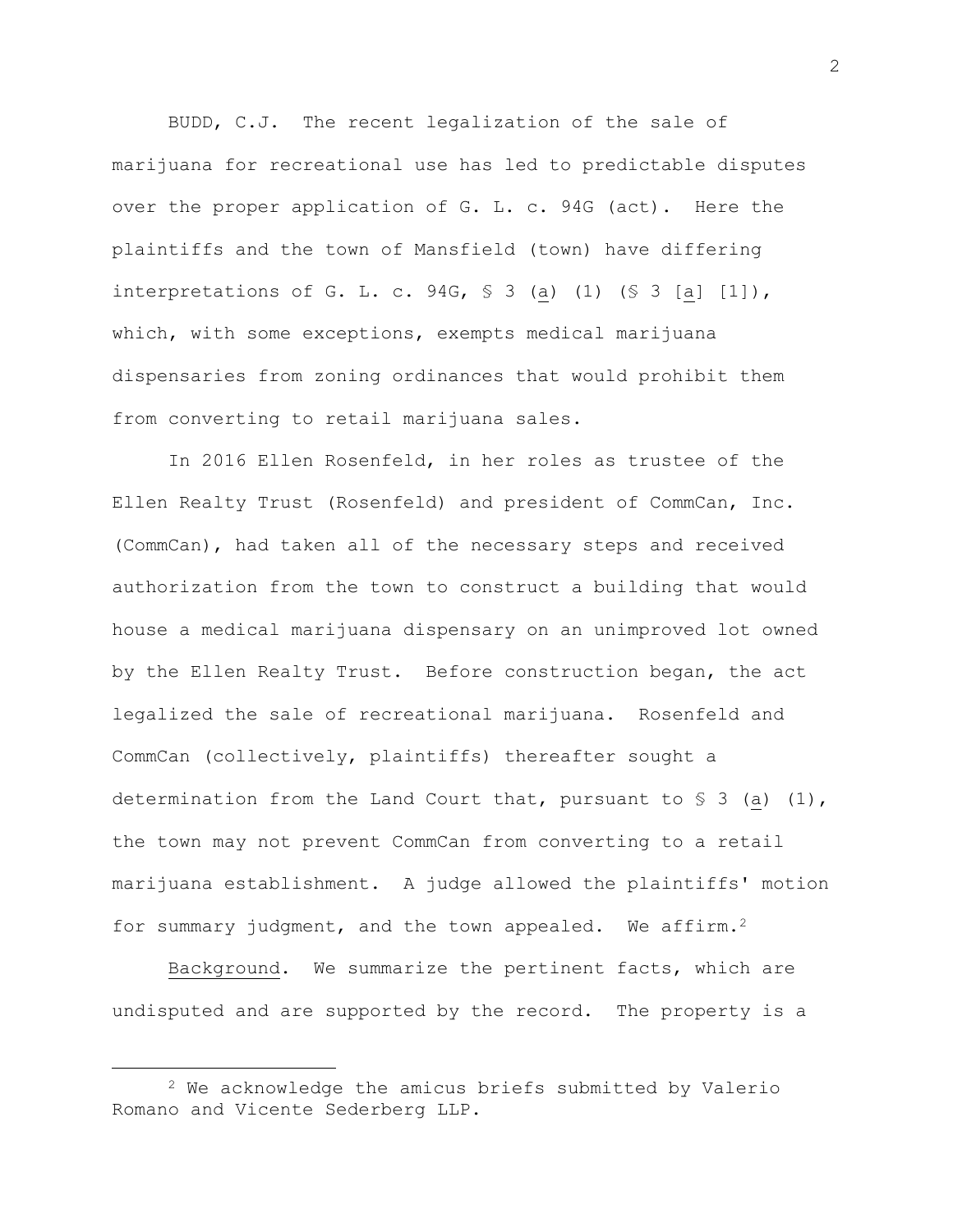parcel of land located in a planned business district zone where the dispensing of medical marijuana is allowed by special permit.

In July 2016, CommCan was granted a provisional certificate of registration to operate a medical marijuana dispensary at the property by the Department of Public Health. In the following months, CommCan and the town executed a host community agreement, $3$  and the town planning board granted Rosenfeld a special permit to construct the dispensary. Before construction commenced, an abutting landowner brought a lawsuit challenging the grant of the special permit.<sup>4</sup> Construction of the dispensary was halted pending the outcome of the litigation.

In November 2016, voters approved the legalization of the sale and use of recreational marijuana in the Commonwealth. See Regulation and Taxation of Marijuana Act, St. 2016, c. 334, §§ 1-12, codified at G. L. c. 94G, §§ 1 et seq. The next year,

<sup>&</sup>lt;sup>3</sup> A host community agreement is an agreement between the prospective marijuana establishment and the host community "setting forth the conditions to have a marijuana establishment . . . located within the host community." G. L. c. 94G, § 3 (d). Although such agreements were not mandated by the State at the time CommCan and the town executed the agreement, the Legislature since has altered the statutory framework to require that prospective establishments must execute an agreement with the host community before applying for licensure with the State. See St. 2017, c. 55, § 25, codified at G. L. c.  $94G, S$  (3) (d).

<sup>4</sup> See West St. Assocs. LLC v. Planning Bd. of Mansfield, 488 Mass. (2021).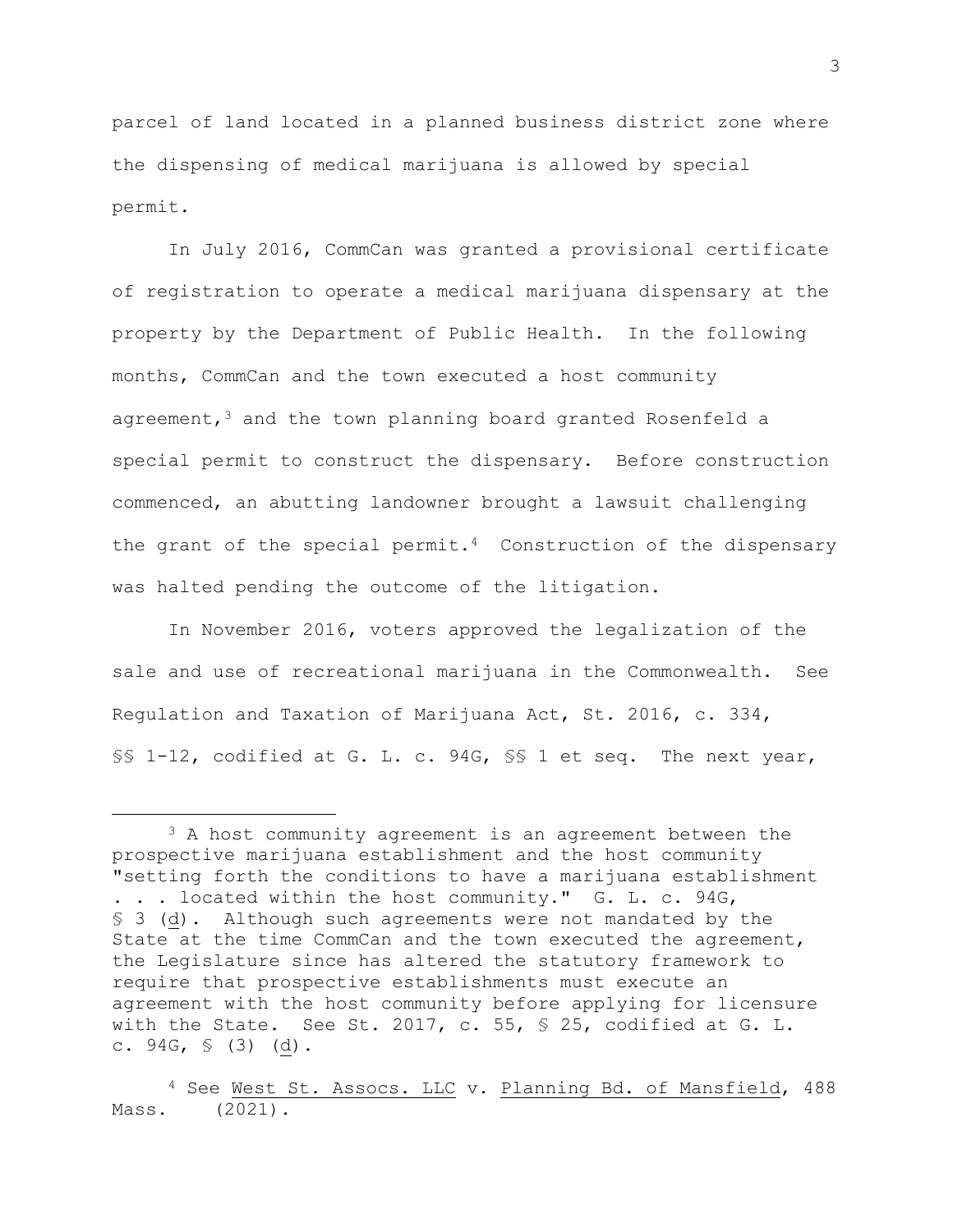amendments to the act went into effect, implementing a procedure for the retail sale of marijuana for adult recreational use. See St. 2017, c. 55, §§ 20-43 (amending G. L. c. 94G).

In June 2019, CommCan sent a letter to the town requesting a meeting to discuss conversion of the property to a recreational marijuana retail establishment. The town declined to meet with CommCan, referencing the fact that the property's location was not zoned for retail recreational marijuana sales. The plaintiffs thereafter filed a complaint in the Land Court pursuant to G. L. c. 240, § 14A, seeking a determination that the town's zoning bylaw could not operate to prevent CommCan from converting to a retail marijuana establishment. See G. L. c. 94G, § 3 (a) (1). The motion judge allowed the plaintiffs' motion for summary judgment; the town appealed. We transferred the case to this court on our own motion.

Discussion. As an initial matter, the town argues that the plaintiffs are not authorized to bring a claim under G. L. c. 240, § 14A, which allows a landowner to obtain a declaratory judgment from the Land Court regarding the validity of a zoning ordinance or bylaw as it pertains to the property at issue.<sup>5</sup> The statute provides:

<sup>&</sup>lt;sup>5</sup> The town frames the issue as one of standing; however, whether a party has a cause of action under G. L. c. 240,  $\frac{1}{2}$  14A, is not a question of standing. See Hansen & Donahue, Inc. v. Norwood, 61 Mass. App. Ct. 292, 295 n.8 (2004), citing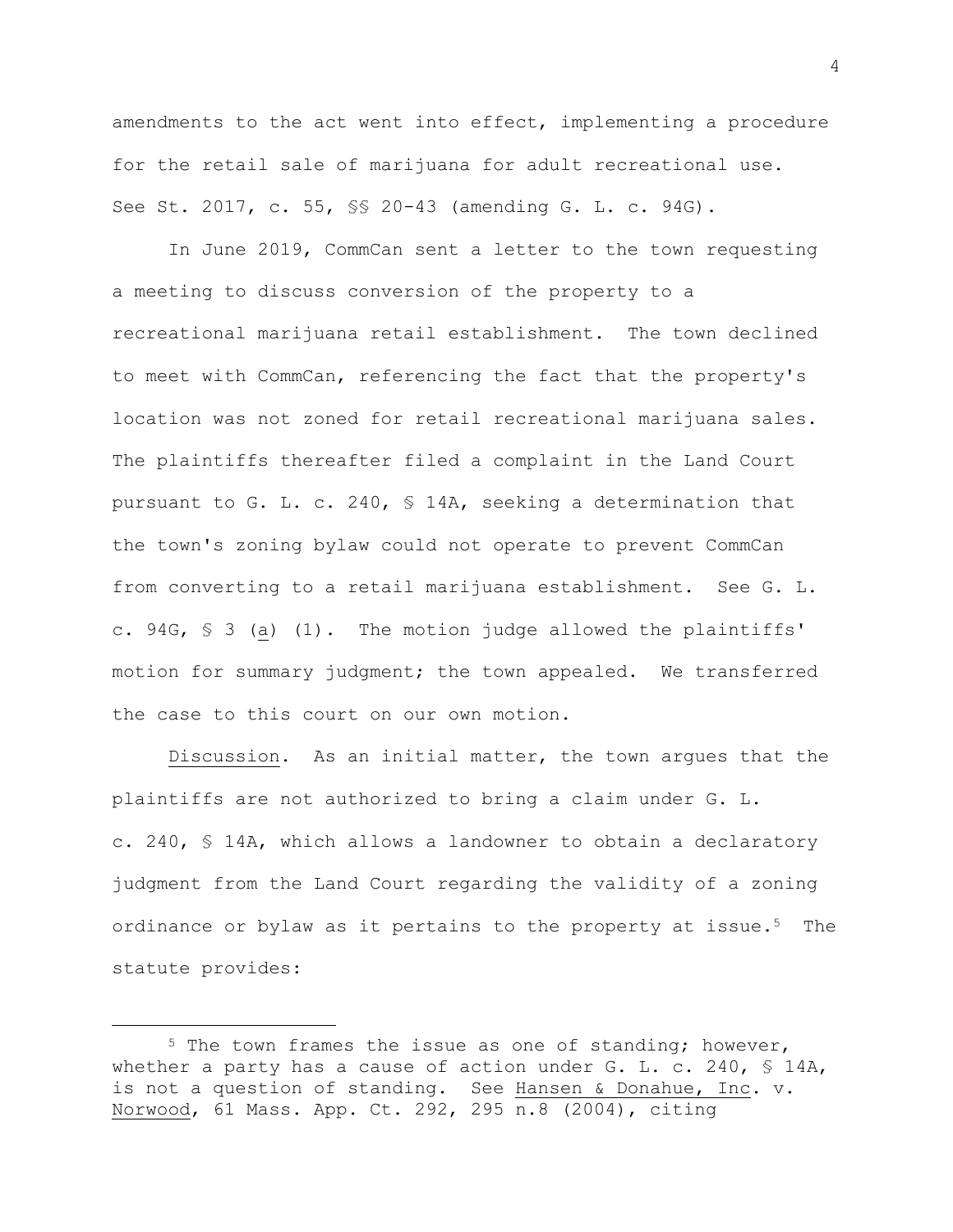"The owner of a freehold estate in possession in land may bring a petition in the land court against a city or town wherein such land is situated,  $\ldots$  for determination as to the validity of a municipal ordinance, by-law or regulation, passed or adopted under the provisions of [G. L. c. 40A] or under any special law relating to zoning, so called, which purports to restrict or limit the present or future use, enjoyment, improvement or development of such land, or any part thereof, or of present or future structures thereon, including alterations or repairs, or for determination of the extent to which any such municipal ordinance, by-law or regulation affects a proposed use, enjoyment, improvement or development of such land by the erection, alteration or repair of structures thereon or otherwise as set forth in such petition. . . . The court may make binding determinations of right interpreting such ordinances, by-laws or regulations whether any consequential judgment or relief is or could be claimed or not."

G. L. c. 240, § 14A. Thus, to bring a claim under G. L. c. 240, § 14A, the party must (1) own the property in question and (2) allege that the zoning bylaw or ordinance in question "restrict[s] or limit[s] the present or future use, enjoyment, improvement or development" of that property.

It is undisputed that Ellen Realty Trust, of which Rosenfeld is the trustee, is the owner of the property. Moreover, the fact that the zoning bylaw does not allow for the retail sale of marijuana for recreational use in the area where the property is located plainly restricts the use of the property. Therefore, G. L. c. 240, § 14A, authorizes Rosenfeld

Bobrowski, Massachusetts Land Use & Planning Law § 3.05[B], at 111 (2d ed. 2002) ("Standing is something of a misnomer in evaluating the right to bring a c. 240, § 14A, petition").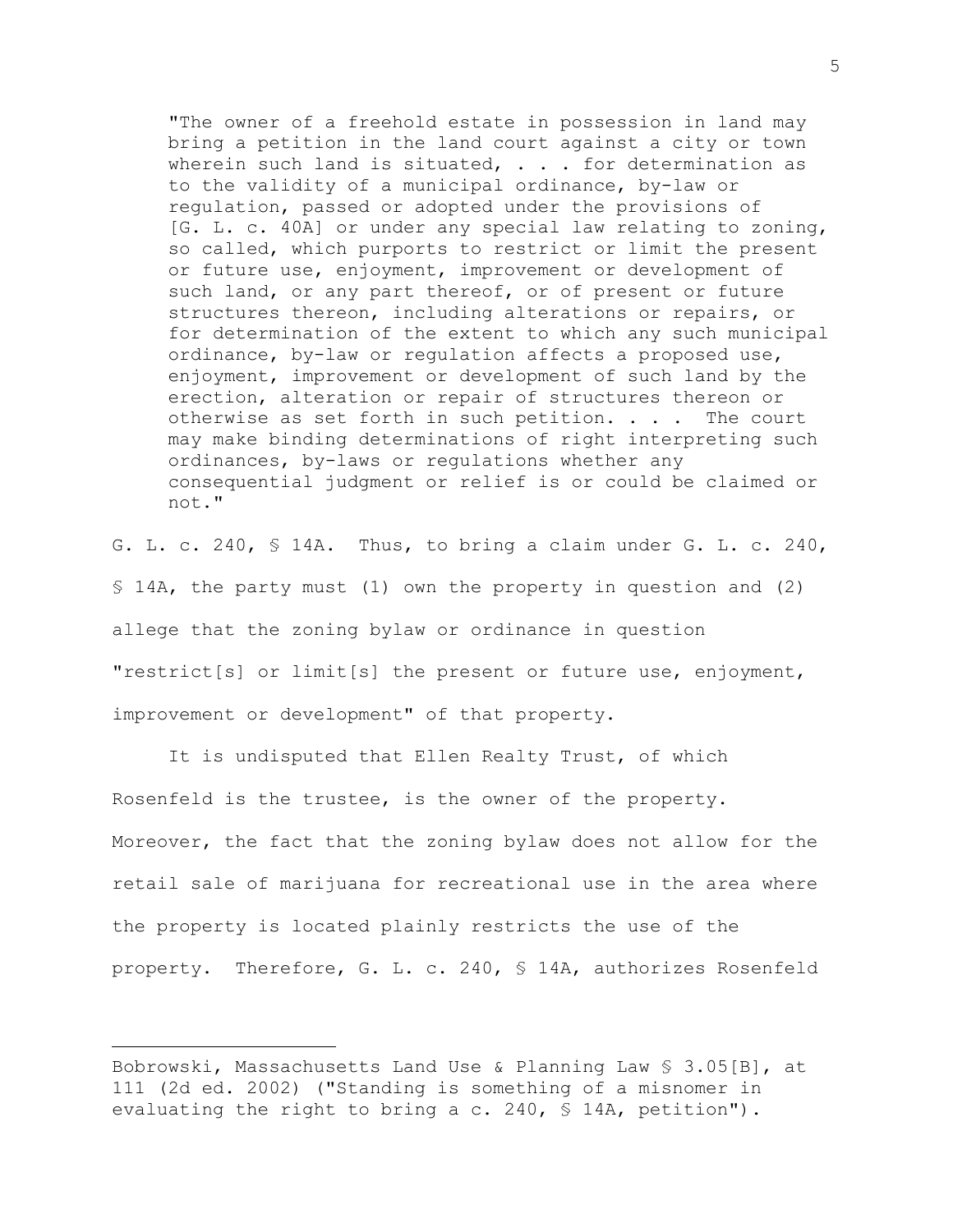to pursue the claim. See Woods v. Newton, 349 Mass. 373, 376 (1965) ("Owners of freehold estates in possession are expressly authorized by G. L. c. 240,  $\frac{1}{2}$  14A[,] . . . to petition the Land Court for a determination of the validity of zoning enactments affecting their land or structures thereon"). Moreover, as Rosenfeld is the president of CommCan and CommCan has a provisional registration to operate a dispensary on the property, it is a proper coplaintiff.

Turning to the substance of the appeal, "[o]ur review of a motion judge's decision on summary judgment is de novo, because we examine the same record and decide the same questions of law." Casseus v. Eastern Bus Co., 478 Mass. 786, 792 (2018), quoting Kiribati Seafood Co. v. Dechert LLP, 478 Mass. 111, 116 (2017). Here, the single issue raised is the interpretation of § 3 (a) (1).

Section 3 (a) gives municipalities the power to regulate the number and location of retail marijuana establishments within their borders with certain exceptions. One such exception is that "zoning ordinances or by-laws shall not operate to . . . prevent the conversion of a medical marijuana treatment center licensed or registered not later than July 1, 2017[,] engaged in the cultivation, manufacture or sale of marijuana or marijuana products to a marijuana [retail facility]." § 3 (a) (1). The town argues that the plaintiffs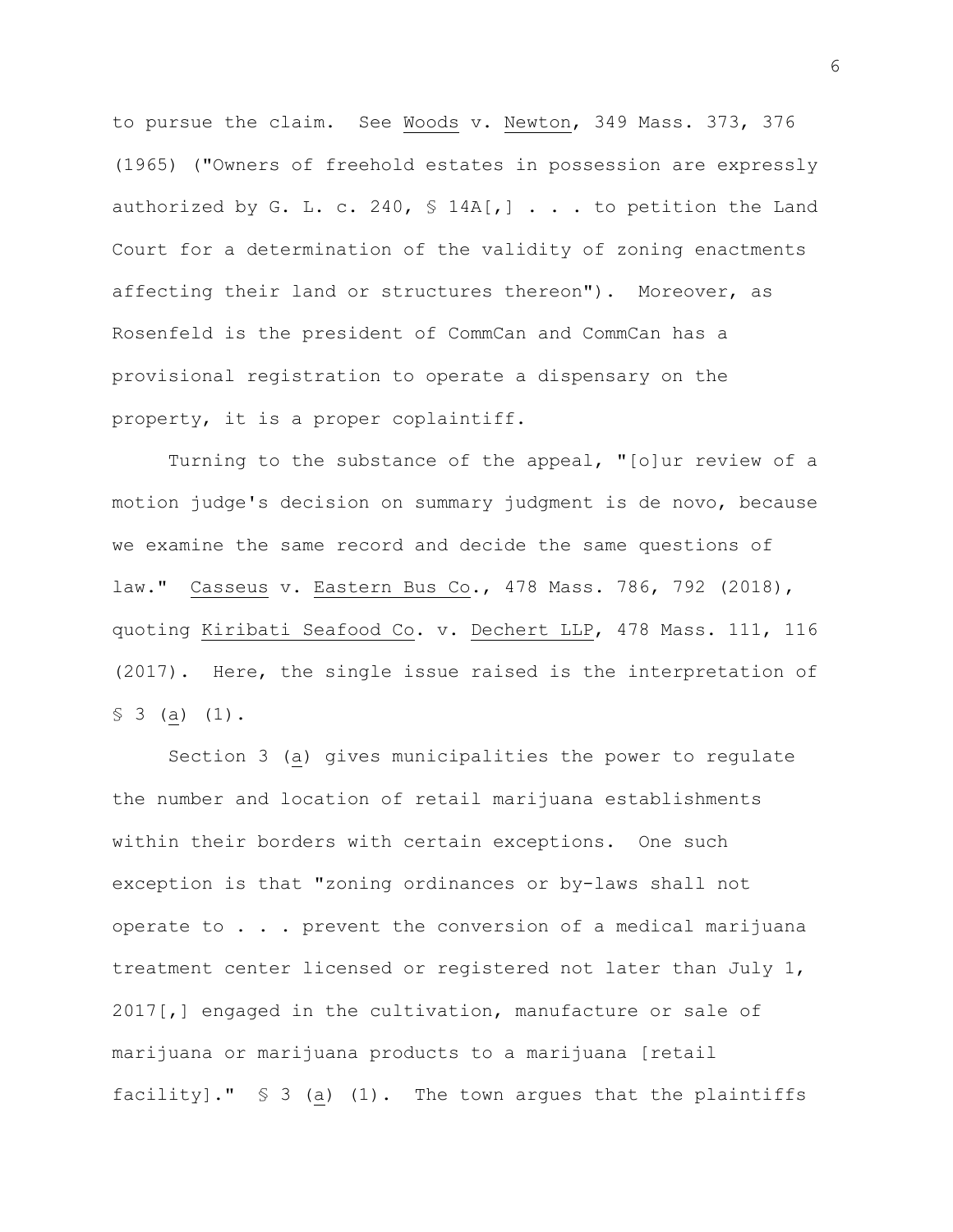do not qualify for a zoning exemption because they are not "engaged in the . . . sale of marijuana or marijuana products" (emphasis added).

"Our primary duty is to interpret a statute in accordance with the intent of the Legislature." Pyle v. School Comm. of S. Hadley, 423 Mass. 283, 285 (1996). "[C]onsistent with our general practice of statutory interpretation, we look first to the language of the statute because it is the 'principal source of insight' into the intent of the legislature." Sisson v. Lhowe, 460 Mass. 705, 708 (2011), quoting Bishop v. TES Realty Trust, 459 Mass. 9, 12 (2011). See Commonwealth v. Morgan, 476 Mass. 768, 777 (2017), citing Commonwealth v. Peterson, 476 Mass. 163, 167 (2017) ("The plain language of the statute, read as a whole, provides the primary insight into that intent").

Because the statute does not define "engaged," "we give the term its 'usual and accepted meaning[],' as long as it is 'consistent with the statutory purpose.'" Commonwealth v. Matta, 483 Mass. 357, 372 (2019), quoting Commonwealth v. Zone Book, Inc., 372 Mass. 366, 369 (1977). To be "engaged" in something is to be "involved in activity; occupied; busy." Merriam Webster's Collegiate Dictionary 413 (11th ed. 2003). See Zone Book, Inc., supra ("We derive the words' usual and accepted meaning from sources presumably known to the statute's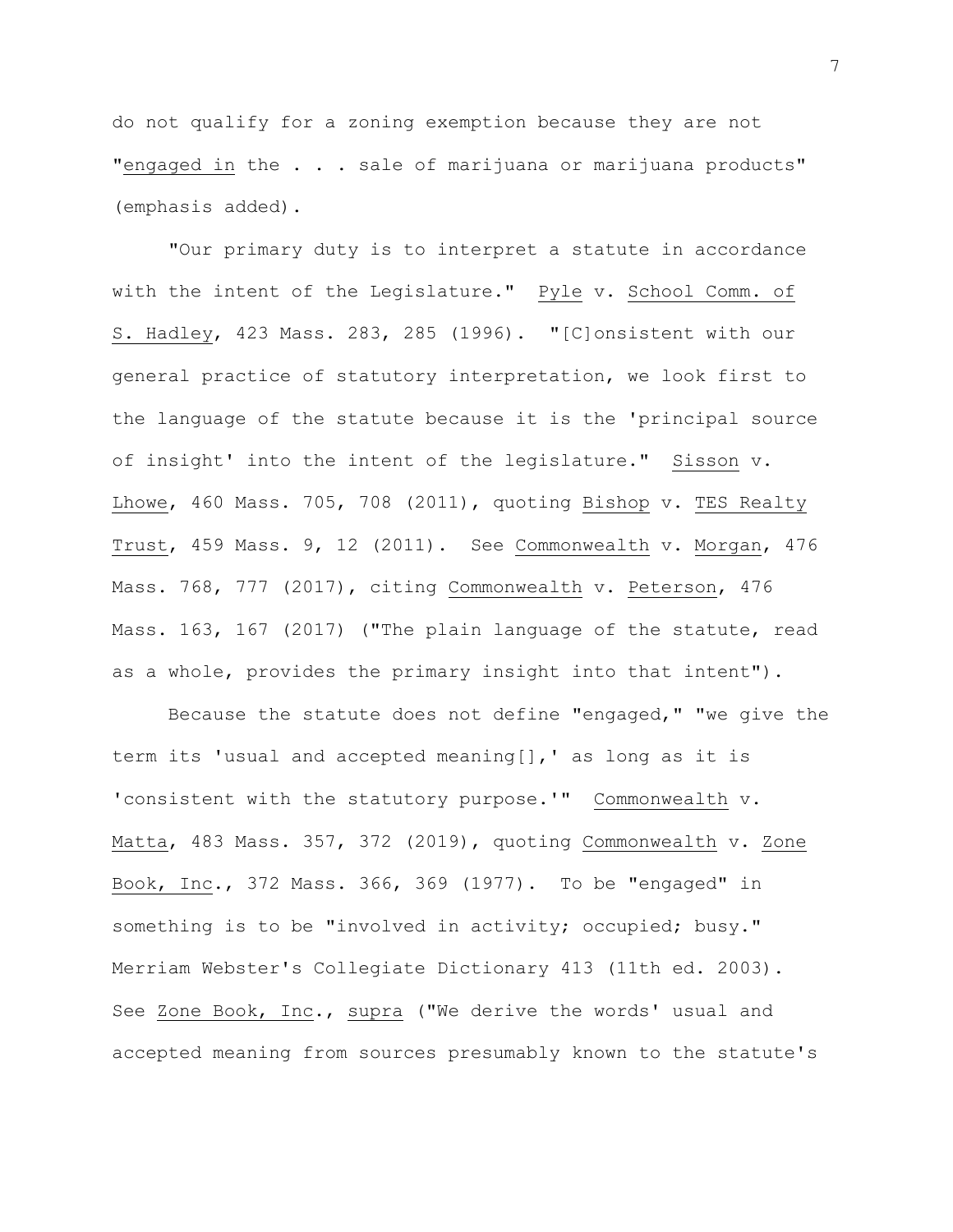enactors, such as their use in other legal contexts and dictionary definitions").

It is undisputed that the plaintiffs applied for and obtained the requisite provisional State license, executed a host community agreement with the town, and procured a special permit from the town's planning board. Although construction has not begun at the property, the plaintiffs vigorously have litigated the abutter's appeal of the special permit authorizing the dispensary.6 It hardly can be said that the plaintiffs were not "involved in" and "occupied" by the sale of marijuana, even though the dispensary is not yet operational. See, e.g., Commonwealth v. Sovrensky, 269 Mass. 460, 462 (1929) ("one may be engaged in the business of selling although he [or she] has made no sale"). Cf. Green v. Zoning Bd. of Appeals of Southborough, 96 Mass. App. Ct. 126, 131-132 (2019) (developer "exercised" its use variance by taking necessary legal and conceptual steps to prepare property for construction).

The town argues that the phrase "engaged in" means "actually being 'engaged in**'"** an activity (emphasis added). Thus, according to the town, to qualify for the zoning

<sup>6</sup> The town argues that the judge improperly took judicial notice that it is impractical to begin construction when a zoning permit is being appealed. Putting aside whether this was a proper use of judicial notice, we will not penalize the plaintiffs for waiting to begin construction until the permitting issue is resolved.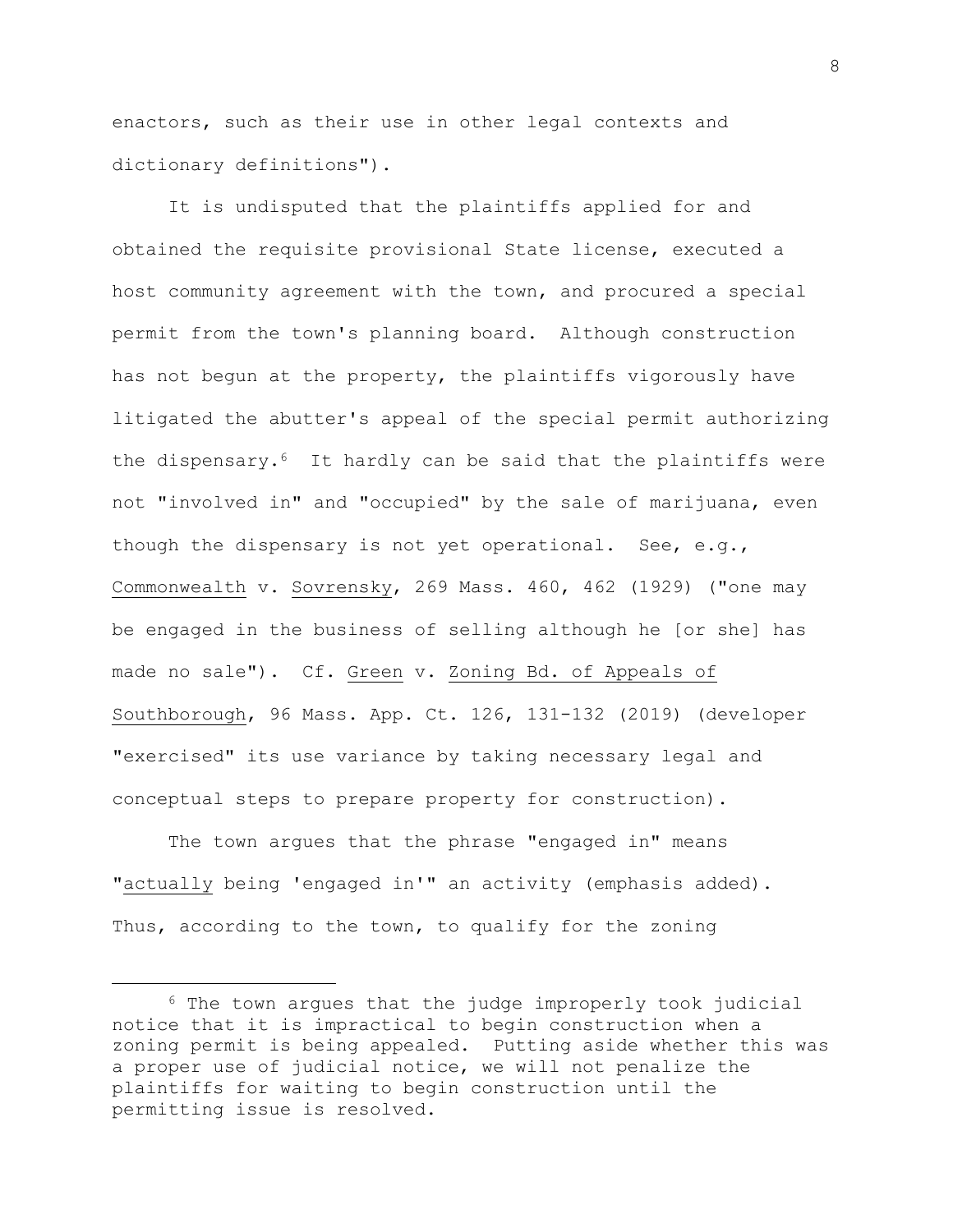exemption, the plaintiffs actually must have been distributing marijuana from the property in order to be covered by the statute.<sup>7</sup> To begin, the town's interpretation ignores the plain meaning of the term "engaged" and requires the addition of the word "actually" into the text of the statute. See Commonwealth v. Hamilton, 459 Mass. 422, 435 (2011) ("as a matter of statutory construction, we cannot supply words the Legislature chose not to include").

Further, it is plain from the statutory language that the purpose of the provision is to make it easier for medical marijuana dispensaries to convert to retail marijuana sales. See Commonwealth v. LeBlanc, 475 Mass. 820, 821 (2016) ("Clear and unambiguous language is conclusive as to legislative intent"). The only condition of consequence set by § 3 (a) (1)

<sup>&</sup>lt;sup>7</sup> The town argues that revisions made to G. L. c. 94G, § 3, in 2017 supports this argument; we disagree. The original version of the statute states that zoning ordinances "shall not prohibit placing a marijuana establishment . . . in any area in which a medical marijuana treatment center is registered to engage in the same type of activity" (emphasis added). See St. 2016, c. 334, § 5. As discussed supra, the current version of the statute states that municipalities may not "prevent the conversion of a medical marijuana treatment center licensed or registered not later than July 1, 2017[,] engaged in the . . . sale of marijuana" (emphasis added). G. L. c. 94G, § 3 (a) (1), as amended through St. 2017, c. 55, § 23. Although both versions of  $\S$  3 (a) (1) bar zoning ordinances from unduly restricting the location of retail marijuana establishments, only the amended version provides a benefit to medical marijuana dispensaries seeking to convert to retail sales. We see nothing to suggest that the Legislature intended also to narrow the definition of the verb "to engage" with this change.